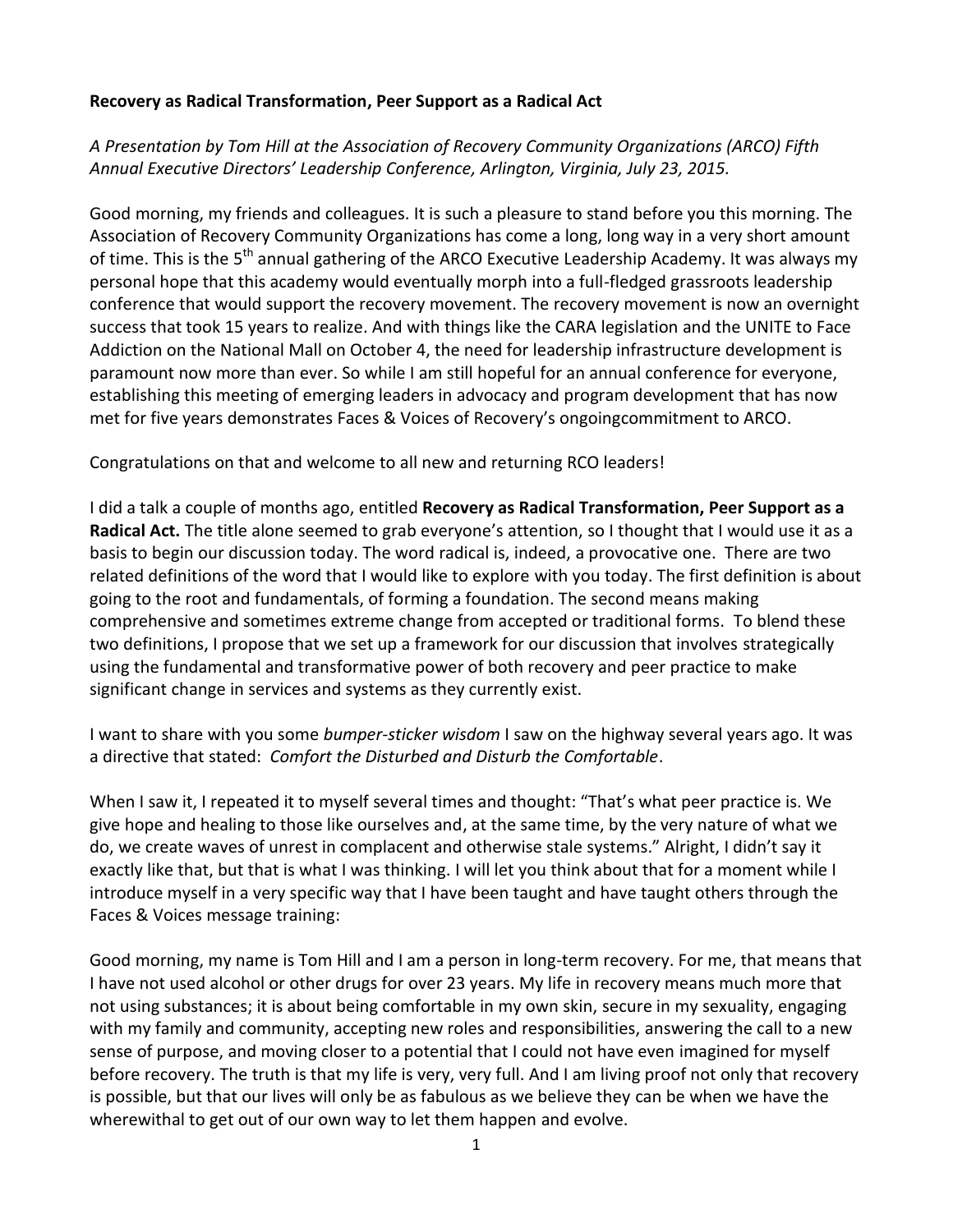I did not always feel this way. If you were able to see me 23 years ago standing next to me today, you would notice a tremendous difference between my former and current selves. I weighed about 140 pounds soaking wet. I was consumed with self-hatred and shame. And I could not look you in the eye. I'm sure that this is no great surprise to many of you, as our pathways to addiction shared similar routes.

Because of who we are and the work we have been called to do in recovery, we bear witness to remarkable examples of transformation – in ourselves and in others – every day. Every day, we see people get connected with purpose and potential, moving towards hope, wellness, and selfrealization. It is an honor and privilege to help facilitate - with all of you - this mighty transformation in individuals, families, and communities as they embrace recovery and return to life.

I am told that there are people who recover from addiction all by themselves, but I personally don't know any of them. I know that I personally stand on the shoulders of giants: those men and women who helped me up from the ashes when I crashed and burned. And from my own *lived experience*, which I have come to value in numerous and unfathomable ways, I have noticed that recovering in community affords us certain advantages. There we act as mirrors to each other's experience, hold each other accountable, acknowledge and celebrate each other's progress and milestones, and **never have to be alone again**. Because for me, addiction and isolation have always been and continue to be cozy bedmates. Above all else, a recovery community offers a sanctuary that is both a holding tank and an incubator for our personal evolution: a safe and even sacred space where onions can be peeled and where butterflies emerge; a place where we can do our recovery work, helping ourselves and others fully flourish.

When I go around the county and meet with people in the organized recovery community, I notice that there is a shorthand language that we often speak to one another. We may not all use the same words but the underlying intention is the same: recovery is a process that has radically transformed our lives in ways that we can never quite explain. We look each other in the eye and we "know." My journey may be completely different than yours, but we have both experienced the spark that ignites and transforms our lives. This "spontaneous combustion aspect of recovery" is the part that cannot be explained solely through science and medicine. However, science and medicine are quickly catching up to a holistic understanding of connections between the human condition and the human spirit. In the meantime, there is a quality about recovery that we have a difficult time articulating and are sometimes even a little embarrassed to explain to others outside our community. At least, that has been true for me. And I think that we sometimes just need to give a knowing shrug to mysteries that may not be fully explainable in the moment. Because it is difficult to explain the spirit in rational terms or even in words altogether. We just look each other in the eye and we "know and nod." Recovery is a radical transformation.

But we also need to articulate beyond our communities the intrinsic and often difficult-to-explain qualities of recovery. We cannot afford to hide behind a sense of what we think might be humility and underplay our experience and the incredible work that happens under the guise of recovery and peer services. We are learning to carry this message beyond the comfort and confines of our communities.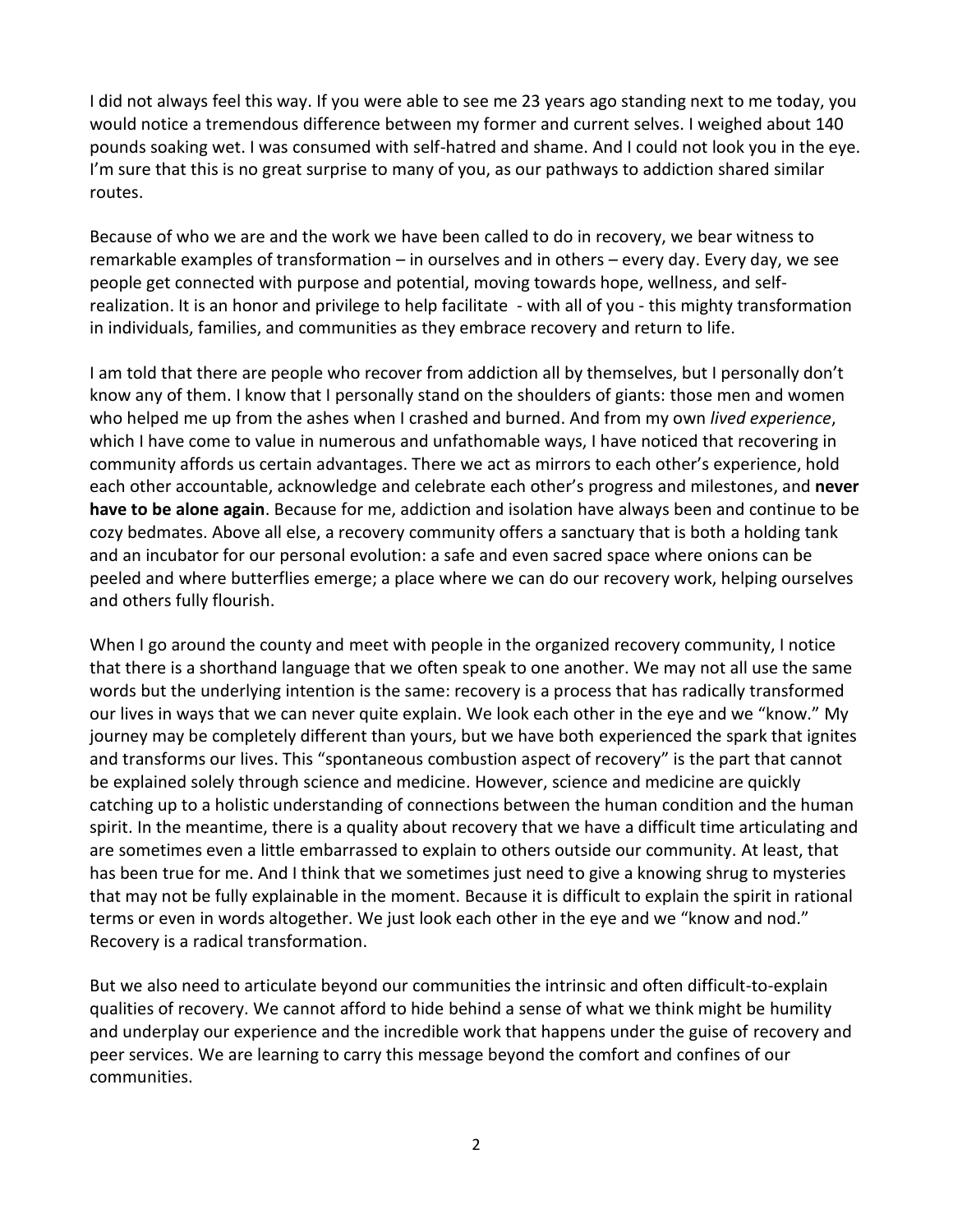In the beginning of this talk, we spoke about the term radical as meaning a return to fundamental roots, of laying a foundation. So I want to talk about the legacy that was created by the Recovery Community Services Program (RCSP) grantees in 2001 when we were charged with developing peer services. At that time, SAMHSA, the TA Team, and the RCSP grantees spent a lot of time discussing what we wanted peer services to be and how we could develop them. We researched what had been established in other disciplines, like Mental Health and HIV/AIDS. More importantly, we looked at what had already been developed by the recovery community. One of the initial tenets we identified was taken directly from Alcoholics Anonymous: that when one person helps another to recover, both get helped. [Before I go any further, this statement is not in any way meant as an endorsement of AA or any 12-step group, only an acknowledgement of a useful recovery philosophy that was incorporated into our early development of peer practice.]

In addition to this fundamental philosophy, a set of principles and values were established at this time. Some of these include:

- **Protecting the authenticity of lived experience of addiction and recovery and the integrity of** the peer relationship
- Building on the inherent strengths of individuals, families, and communities and promoting Recovery Capital
- Building on the legacy of service, giving back, and community volunteerism
- **Promoting leadership and citizenship development in all participants**
- **Demonstrating commitment to supporting, educating, and developing peer leaders**
- **EXP** Consciously using language that is non-stigmatizing, non-shaming, and inclusive to all pathways to recovery
- Moving peers away from "client status" and promoting status as participants, members, and citizens
- **Developing programs that are peer-led, peer-driven, or peer-informed**
- **Demonstrating use of "participatory processes and systems" to ensure peer and recovery** community inclusion
- Designing peer service menus that address all four types of social support (Salzer, 2002): *emotional, informational, instrumental, and affiliational*.
- Promoting guidelines for developing peer programs in non-peer organizations, and
- Articulating, defining, and moving towards recovery outcomes.

So let's go back for a minute to the idea of a person receiving help through the process of helping another. There is actually a term for this called *Mutual Healing* Basically, this means that the peerhelping process has recovery benefits to both the person receiving and the person giving help. In order for this radical equation to be fully realized, there has to be as level a playing field as possible. *Mutuality*, or *reciprocity,* can only be built upon the foundation of an *equalized power differential*. This is an important aspect of developing a trusting relationship in the peer helping process. And we need to remember this and develop strategies to protect it, especially when we use peers in environments and in circumstances in which a leveled power field can be easily tipped.

The foremost qualification for a peer leader is *lived experience*, coupled with the ability to strategically share and use that experience in ways that are helpful to others. There is a really good book on this subject called The *Wounded Healer* by Henri Nowen. The premise of the book is that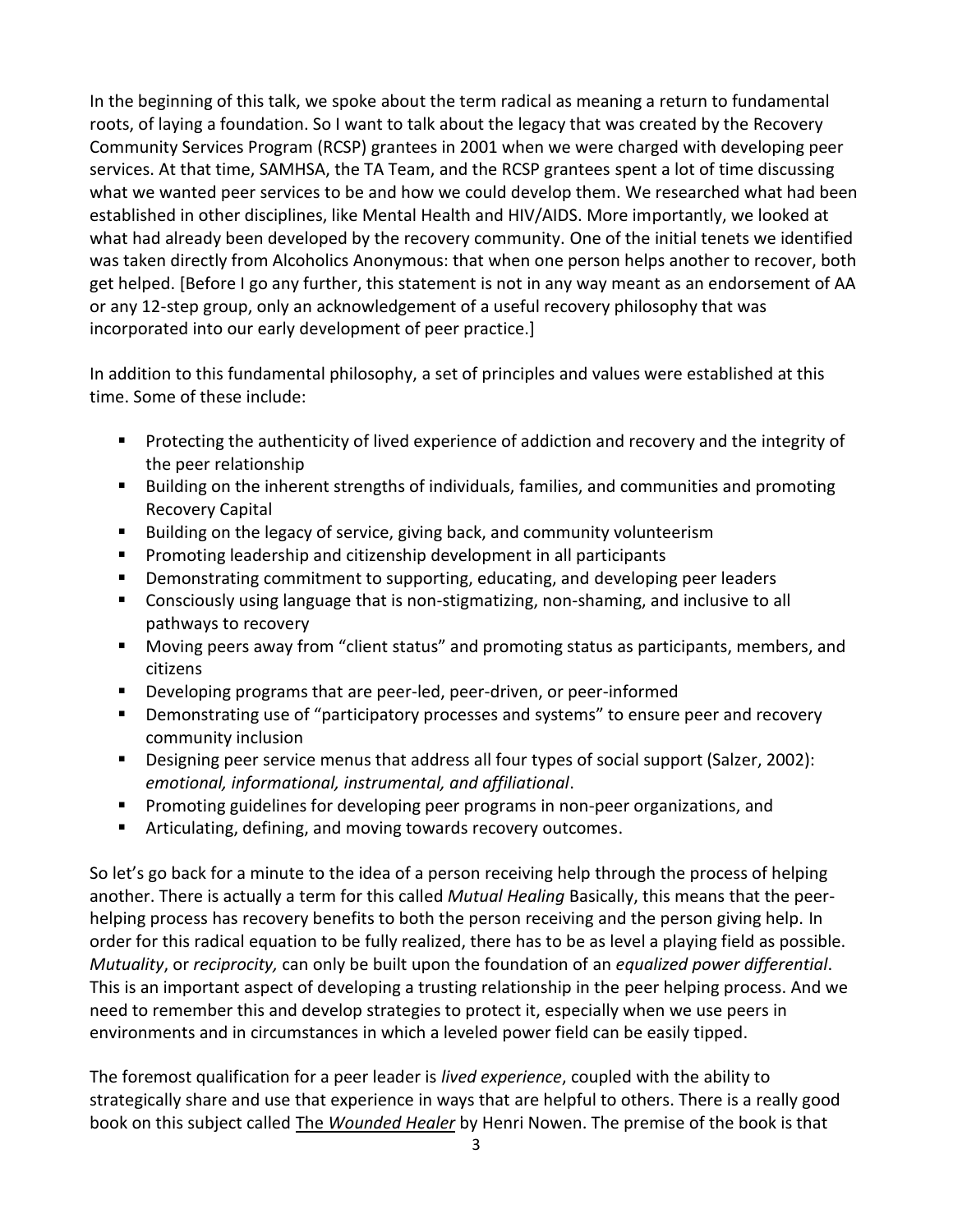people can use the *lived experience* of their woundedness to heal others and that, through the act of helping others heal, they also undergo a personal process of healing. In other words, by and through exposing our imperfections and brokenness in a helping relationship, we move closer to becoming whole. Anybody who has done this kind of work knows about this very powerful equation. And while it may not yet be evidence-based practice, it is certainly practice-based evidence. Bottom line, we know how to recognize when it's working and we know what makes it work. And we will continue to work with and inspire our researchers and evaluators to figure out how to measure it. Just like we worked with Alexandre Laudet in 2013 to activate and publish the Life in Recovery Survey so that we could demonstrate recovery outcomes (not treatment outcomes), as identified and defined by the recovery community.

The intertwined processes of healing and recovery have a special potency with those of us who have experienced the intersections of addiction and trauma. These healing and recovery processes never quite reach completion, because there always seems to be more work to do, there is so much to recover from. But we do get better, we do feel better about ourselves, and we do move closer to holism and wellness. For the peer leader acting in a role of *Wounded Healer*, his or her most valuable asset is the very thing that makes them the most vulnerable in the role and in the practice. Because that precious vulnerability is directly linked to the source of peer power, it is everyone's job to support and safeguard it.

So I am hoping that we can agree that things like *mutuality, reciprocity, leveled power, and shared woundedness and healing* are essential ingredients that form the foundation for building trust and bonding in a peer-to-peer relationship. This foundation is what sets the peer role apart from clinical and other workforce roles like case management. And while peer leaders perform a variety of tasks in diverse settings, the foundational basis of the peer role must be held sacrosanct in order for it to be most effective. Otherwise, it will get watered down until it loses all of its unique qualities and becomes no different than any other workforce role. As more and more peer workers are ushered into non-peer environments, creating space to hold the integrity and authenticity of peer practice will be a significant challenge.

Let's switch tracks for a moment and review a little bit of what has happened since we started thinking about peer services about 15 years ago. Much has changed since then, both in the greater world and in the addiction field. The addiction field has moved closer and closer to making recoveryoriented systems of care (ROSC) a reality. Federal, state, and tribal agencies have undertaken systems-transformation efforts, with a greater understanding of addiction as a chronic condition requiring more comprehensive strategies to help individuals achieve long-term recovery and wellness. Strategies such as recovery management have been complimented with structures that allow individuals to choose from a menu of services and supports, including peer recovery support services, according to what they need at particular moments over a lifetime. The organized recovery community has made significant contributions to the development of ROSC, especially as they have paralleled the development of peer practice.

As ROSC initiatives were being introduced and developed in states, counties, municipalities, and tribes, two important events unfolded on a national level. The Mental Health Parity and Addiction Equity Act (2008) and the Affordable Care Act (2010) created both opportunities and challenges for the addiction field to become an integral part of the healthcare system. Efforts to integrate addiction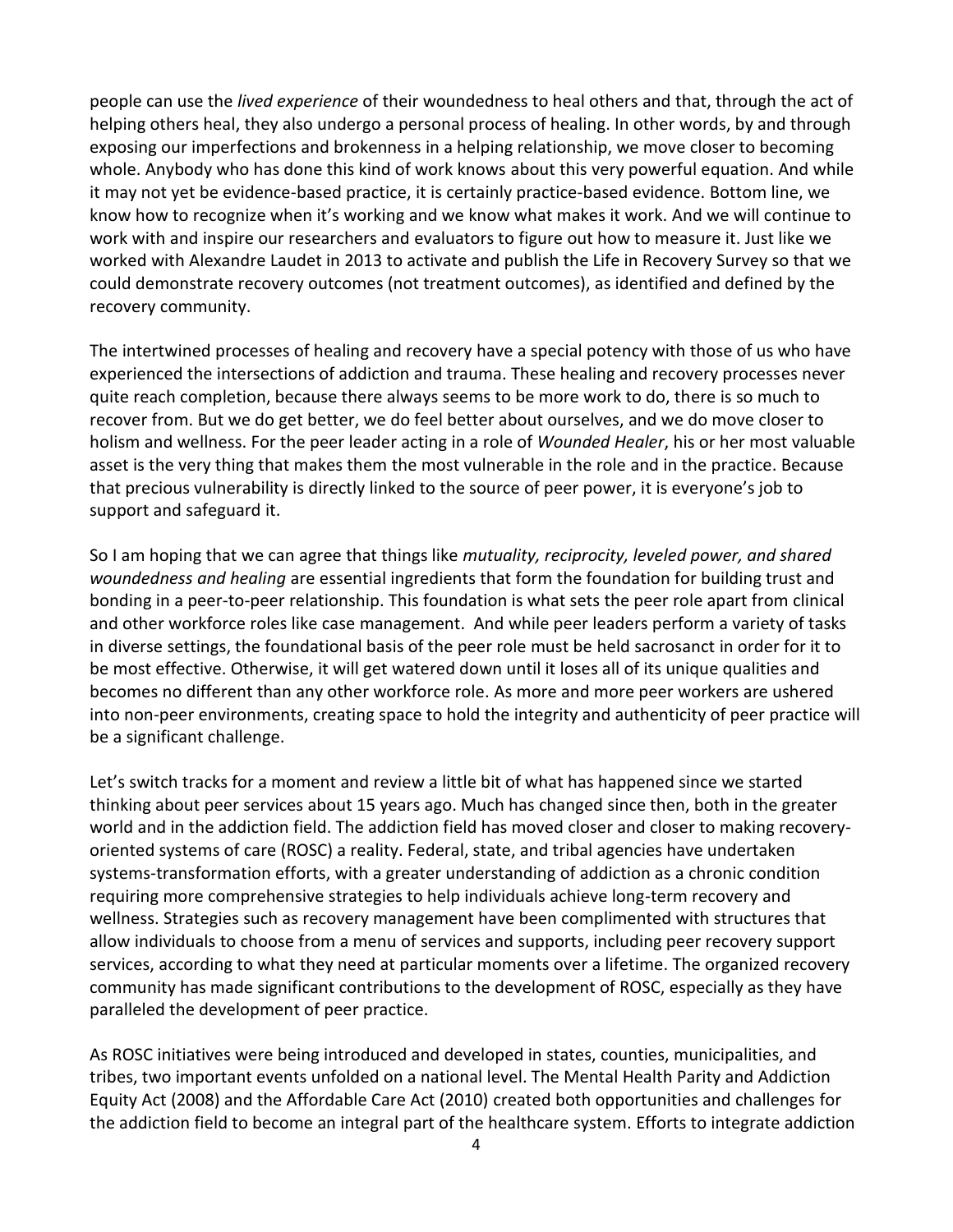services and systems with mental health and primary care have required a tremendous amount of thinking and adjustment. Addiction treatment and prevention have traditionally operated independently of the healthcare system, creating the need for new infrastructures and capacity, both on systems and services levels.

In the midst of all of this change, the introduction of peer services as a component of expanding service menus and peer workers into the expanding workforce has moved from an idea to a reality. To meet this new demand we have had to accelerate the development of peer services to a place of readiness in meeting service and workforce demands. We have also had to be present at tables where policy and programming decisions are being made about when, where, how, and why to use peer services and peer workers. And we sometimes learned the hard way that when we are not included in official decisions, the outcomes are often not in our best interests.

I am going to take this opportunity to share with you a current trend taking hold in too many places across the country. As State certification boards and offices of Medicaid directors are trying to figure out qualifications for peers and processes for reimbursement of peer services, decisions are being made about that could have long-term repercussions in the organized recovery community. In too many cases, the qualification of "lived experience" is being dropped from the definition of "peer." Listen to me for a second: I don't care if you believe that a peer needs to be in recovery or not. The bottom line is that we fought long and hard to establish lived experience as a valuable component of peer services. And when that gets dropped, I predict that it will not be long until we are out of the picture altogether. Why, because we are still stigmatized. Why, because the professional world thinks that we can be too troublesome, you know, all that messy recovery stuff. Why, because it has happened before. Think about the history of treatment, which was initially developed by the recovery community and then became disconnected from that community–disconnected to the point where treatment counselors are strongly discouraged or forbidden to even reveal their recovery status.

Further, another ugly snake is once again raising its ugly head: the criminal backgrounds of peer coaches and peer leaders. Those folks on credentialing boards and state houses just don't seem to get it. And there are states that are addressing the barrier by reinforcing it, making it difficult to impossible for a person with a criminal justice background to get employed as a peer coach. Our practical message to them needs to be that such mandates will knock out a good 75% of the intended work pool. Our more urgent message is that such barriers are unacceptable.

Early on, we tried to create a firewall by creating an accreditation system for RCOs and peer programs that would ensure the integrity and authenticity of peer practice. We knew that if we did not create our own standards, that they would be created for us and not always in our best interests, as I have just described. We also wanted the focus of accountability to be on the organization and program, rather than the individual practitioners, and to make room for the amazing legacy of service and volunteerism in our communities. And of course, the fruit of many hard years of doing the groundwork with recovery community leaders, many of whom are in this room today, culminated in CAPRSS: the Council on Accreditation of Peer Recovery Support Services. We are fortunate to have Liz Burden here today, who did the major engineering of CAPRSS and will be presenting workshops on it this afternoon.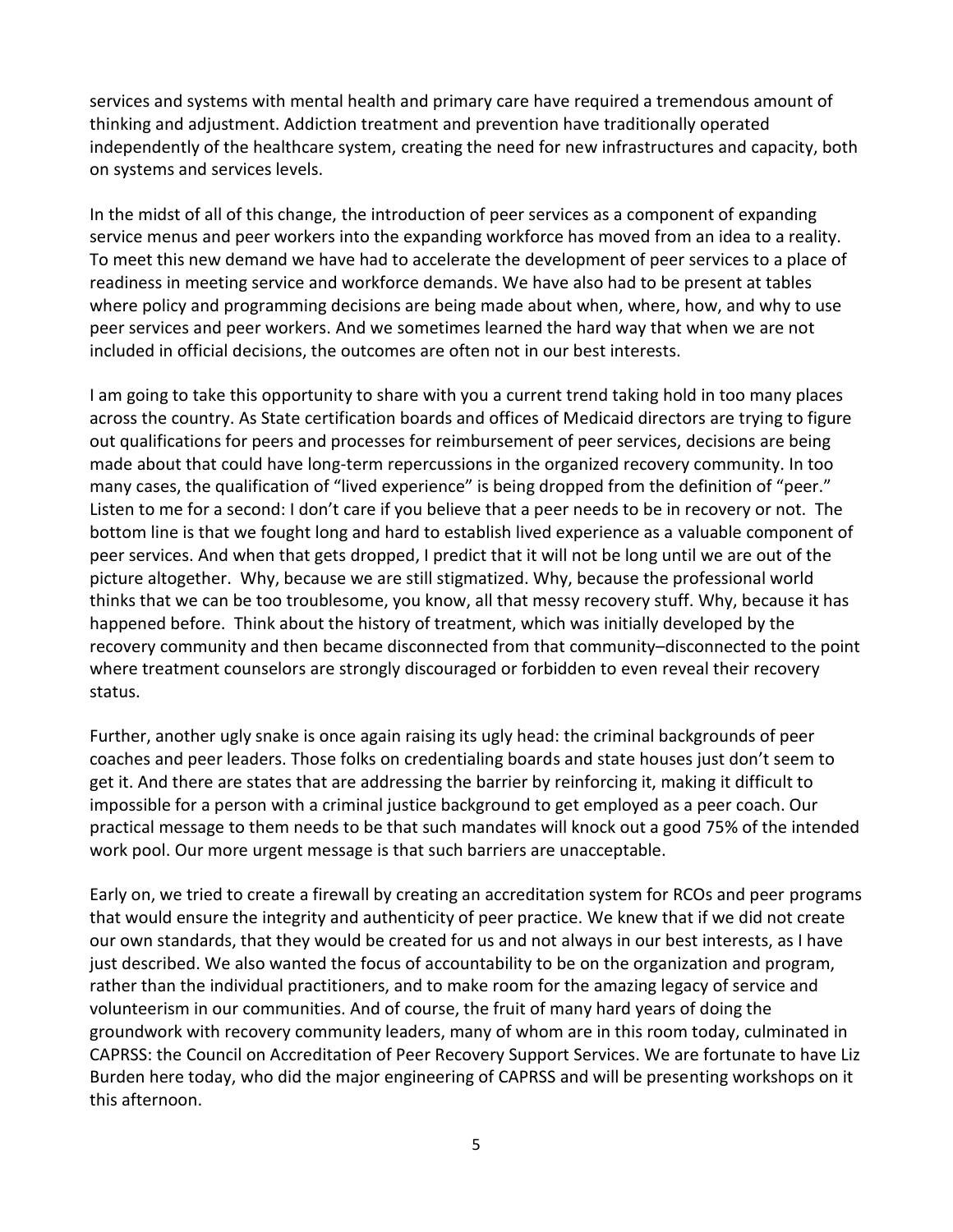Throughout this exciting and chaotic time, there has emerged an unwavering truth: that what we have created has immense value. We have known all along what others are just beginning to figure out: that the transformative power of peer practice – especially when added to other services and supports - can help people get and stay better. Our lived experience can now be looked upon as an asset and an element of expertise, rather than something that has been traditionally regarded as immoral, shameful, and stigmatized. As we are now invited to participate in the institutions that used to shun us, we need to accept our new invitations with caution, vigilant to protect the radical and fragile essence of what we have created, and careful to create the right fit of where, how, and why peer services are placed.

Working in these new environments is requiring us to become more bold and proactive in our approaches. We are learning to better articulate the value of peer services and the importance of the contexts in which they are delivered. And just as we promote empowerment and ownership of peers through peer practice, we need to establish that same sense of empowerment and ownership for ourselves. This is not easy and requires some substantial groundwork. Community people need to be trained in how to work in and with professionally-driven services and systems. Any many systems administrators and service professionals need training in how to work effectively with nonprofessionals, laypeople, and community leaders. And we must be careful that we are not shy about voicing our concern and that we are not so easily seduced by our access to powerful systems.

One of the major challenges in implementing a ROSC has been how to authentically bring in community stakeholders so that they are in integral part of the process from the very beginning to the end. One of the most successful ROSC efforts took place in Philadelphia under the leadership of Dr. Arthur Evans, who utilized the organized recovery community – namely PRO-ACT - as a major player from the start. Ten years in the making and still in progress, Philadelphia is a now worldrenowned example of a ROSC systems transformation and Dr. Evans is a sought-after speaker to explain the philosophy and science of ROSC and how they went about accomplishing it. When Dr. Evans speaks about systems change, he highlights three different approaches

- **Additive:** adding peer supports to the existing treatment system
- **Selective:** peer practice and administrative alignment with selected parts of the system [e.g. pilot projects]
- **Transformative**: Cultural, values-based, change that drives practice, community, policy, and fiscal changes in all parts and levels of the system. Everything is viewed through the lens of and aligned with recovery-oriented care.

So let's stop for a moment and consider a few things. At the beginning, I explained two definitions of the word radical and I promised that we would discuss blending the two. So we have discussed radical as it applies to the roots and foundations of peer practice, as well as the radical nature of things like *mutual healing* and *wounded healers*. And now we are starting to talk about the potential of peer practice to make radical changes in existing services and systems, about making significant contributions to Recovery-oriented Systems of Care. And I have walked us through some of the changes that have occurred in recent years and how, in many ways, they have created a "perfect storm" for peer practice and peer services. So, when we consider Dr. Evans' three types of change, why would we settle for anything less than transformative?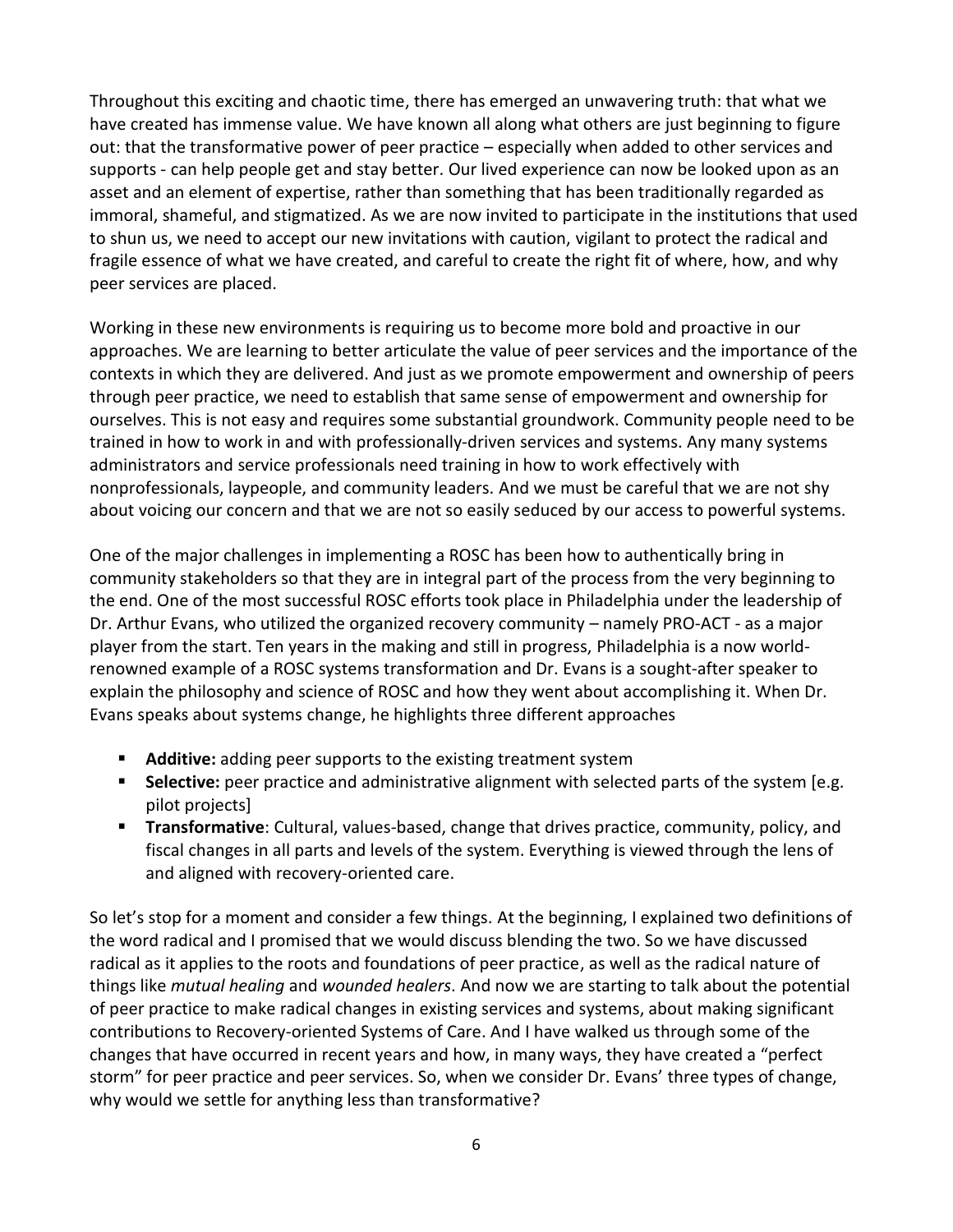Let's think about that for a minute. One reason is that transformative systems change is a lot harder. It is much easier to add on peers to an existing program or peer leaders to an existing workforce or to select an isolated area to pilot a peer program. And while a pilot effort can be a transitional step towards full transformation, adding a loosely attached system appendage does not constitute systems transformation.

The bottom line is that our current systems NEED transforming because their design is outdated and archaic: it does not comport with what we know about addiction and recovery today. The system is designed to treat addiction as an acute and not a chronic condition and lacks the capacity to help individuals, families, and communities sustain long-term recovery, to help enough people get and stay well. So we can add peer workers to the existing treatment system, and they will do little more than assist treatment providers, act in the case manager roles, or provide something that is vaguely referred to as aftercare (after-what?).

The alternative is that we place peer workers as change agents in treatment settings - as well as other non-peer settings like Drug Courts, jails and prisons, child welfare agencies, and emergency rooms – to help them become recovery-oriented and more adept at helping people attain long-term recovery and wellness. In order to do this successfully, we need to be intentional in our design and planning and have as many diverse stakeholders as possible on transformation teams – just like they have done in places like Philadelphia. Adding peer practice to professional and clinical practice needs to be done respectfully, carefully, in stages, and with all parties adequately trained. If the transformation is rolled out successfully, new roles and clusters of complimentary roles will emerge, new programs will unfold, and new measures of program success and recovery outcomes will surface. If successful, we will transform the role of clients and patients from passive recipients of services to program participants, community members, and citizens, fully engaged in their own recovery and wellness and choosing the services and support they need to get there. And if we do make the choice to participate in all of these diverse settings, we never forget the community aspects of peer work and keep the home fires burning in community settings.

And the defining questions of success will be:

- Do programs build on the strengths and value the experience of people in and seeking recovery?
- Do program participants have the opportunity to make choices based on a wide array of services and supports?
- Do more people get better, achieve long-term recovery, and have active and self-determined lives?

While we are accepting the invitation to *join* the institution, let's take full opportunity to *transform* the institution. As we graciously accept our invitation to the party, let's volunteer to be on the decoration and refreshment committees, let's suggest other potential invitees, let's offer some new music and dance steps. In time, we can make it a better party, open to new participants and new ideas, and create an entirely new event. In other words, let's blow the whole damn thing wide open. And let us not forget our resolve to be ever-vigilant. We are here to ensure that more people get into and stay in long-term recovery, that more people get and stay well.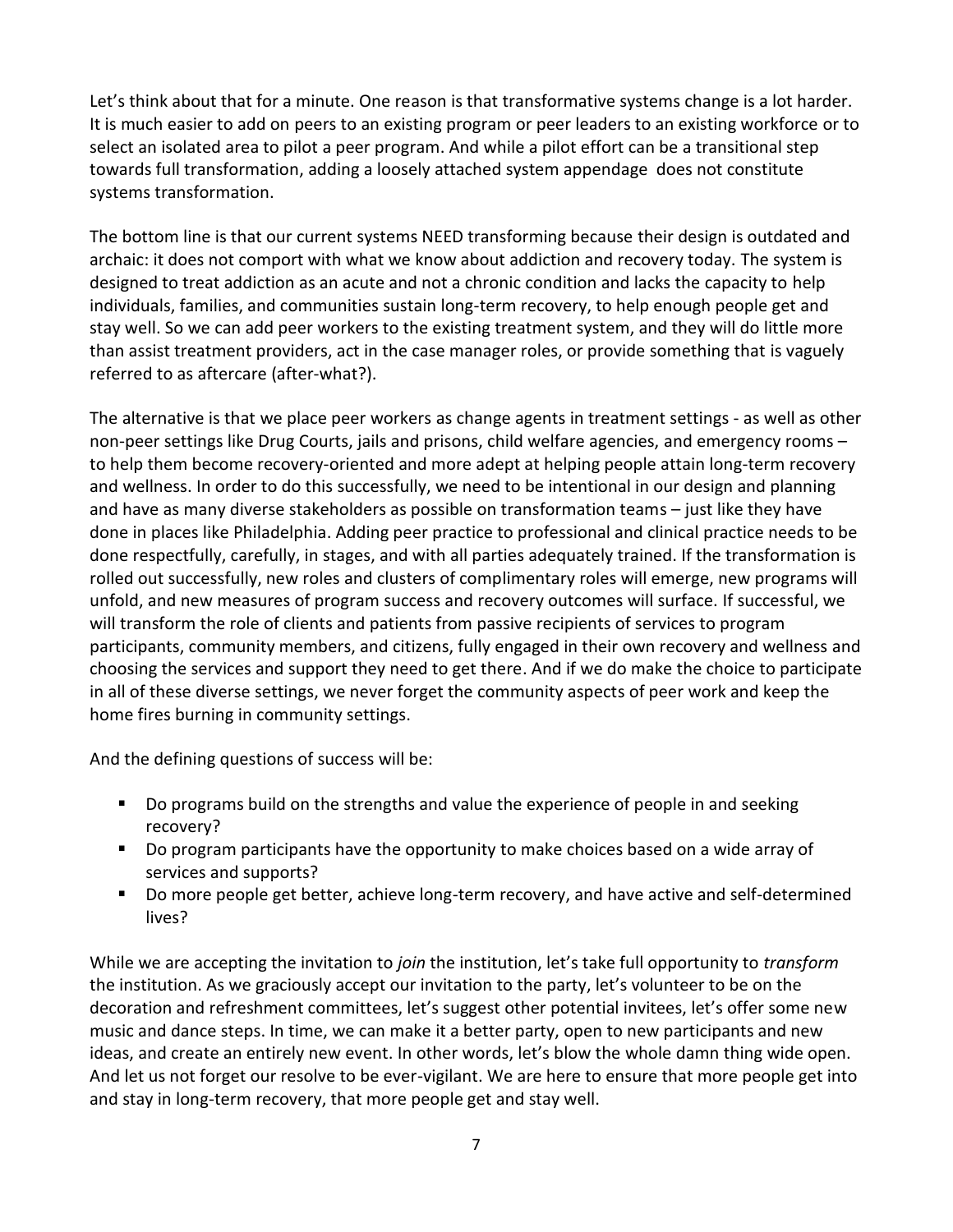As I have noted already, there is an entire system out there that is outdated. It is based on stale, old ideas that presently do not work, if they ever did. And it is our tireless work as watchdogs, advocates, and change agents to continually step up and speak out. It is unacceptable that our folks are offered short and inadequate episodes of treatment and then blamed when they relapse. It is unacceptable that our folks are still locked up for having an addiction, and then persecuted again when they leave incarceration after serving their time and enter the community. It is unacceptable that our folks are dying of addiction and overdoses that can and should be prevented. It is indeed time to fight back to summon all of our outrage of the way we have been and continue to be treated. It has been proven time and time again that if we do not stand up for ourselves, both as individuals and as a community, that no one else will.

We are currently in the midst of a sweeping opioid epidemic. Let's face it: between us, we know that, although it is spiked, it has been around all along. It is getting current media and public attention because it is now taking place in middle class, white, suburban communities. If that is what it takes to get attention, we'll take it and use it and run with it. We will use it to uncover the greed of Big Pharma, to talk about pain management, to talk about the various ways that people get addicted that have nothing to do with ABUSE, and everything to do with vulnerability. We will talk about how unleashed addiction has been devastating our communities for decades and, more importantly, we will talk about how recovery turns things around. And, as people in long-term recovery, we are making ourselves available as experienced and knowledgeable go-to experts. And we will proudly state that recovery is not only possible, IT IS AN EXPECTATION. Maybe we can use this new attention as a pivot point to exclaim, with a sense of urgency, that addiction is tantamount to death and that recovery is a compelling way to address it. And as we think about this, let us please remember and pay tribute to our friend and colleague, a tireless advocate and warrior, Jimmy Gillen who left the planet earlier this week after a long and courageous fight with cancer.

We could go into much greater detail with these ideas and questions, but we only have a short time together for this session so we have to be content with painting the treetops. So far we have talked about things like *mutual healing, wounded healers, change agents, and systems transformation*. I want to leave you with a final term: *Disruptive Innovation*.

Disruptive Innovation is a term that was introduced a number of years ago in the world of business and technology. Here's a definition: *A disruptive innovation is an innovation that helps create a new market and value network, and eventually disrupts an existing market and value network, displacing an early technology.*

Basically, it means that something is so new and innovative, becomes so widely adapted, that it blows it predecessors out of the water. A recent example might be the smart phone. In a very short time, the smart phone has not only replaced all other cell phones, but has radically changed the way we use and regard computers, the way and speed in which we access information, the way we communicate, the way we behave in public spaces. It has created disruptions everywhere by the audacity of its innovation.

What if we said: Peer Practice has created disruptions everywhere by the audacity of its innovation?